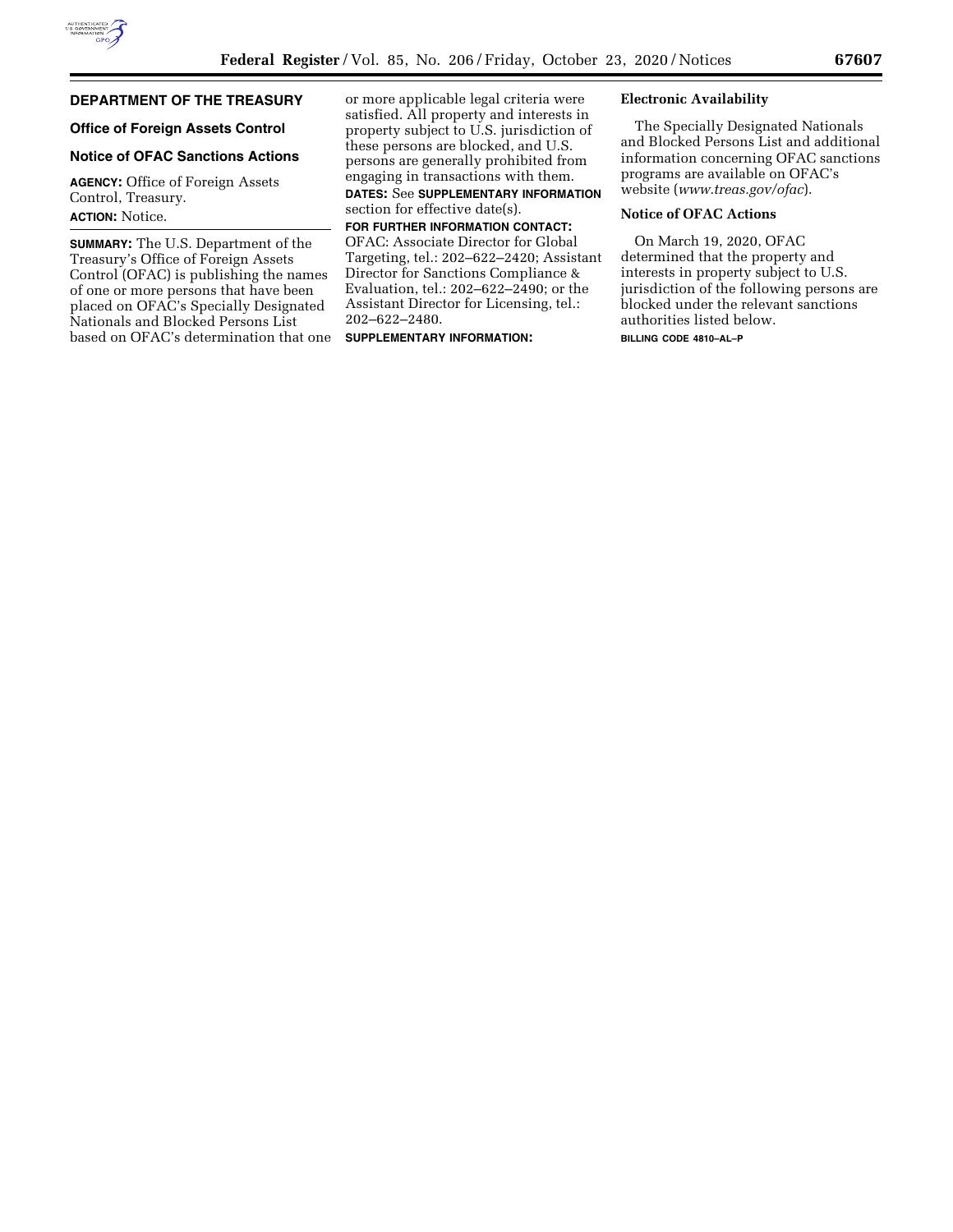# **Entities**

1. SWISSOL TRADE DMCC (Arabic: سويسول ترايد م د.م س.), Dubai, United Arab Emirates; Additional Sanctions Information - Subject to Secondary Sanctions; Registration Number DMCC-612148 (United Arab Emirates) [IRAN-E013846] (Linked To: NATIONAL **IRANIAN OIL COMPANY).** 

Designated pursuant to section 1(a)(ii) of Executive Order 13846 of August 6, 2018, "Reimposing Certain Sanctions With Respect to Iran," 83 FR 38939, 3 CFR, 2019 Comp., p. 854 (E.O. 13846), for on or after November 5, 2018 having materially assisted, sponsored, or provided financial, material, or technological support for, or goods and services in support of, the NATIONAL IRANIAN OIL COMPANY.

2. ALPHABET INTERNATIONAL DMCC, Unit No. 451, DMCC Business Centre, Dubai, United Arab Emirates; Additional Sanctions Information - Subject to Secondary Sanctions; Registration Number DMCC-388799 (United Arab Emirates) [IRAN-EO13846] (Linked To: NATIONAL IRANIAN OIL COMPANY).

Designated pursuant to section  $1(a)(ii)$  of E.O. 13846, for on or after November 5, 2018 having materially assisted, sponsored, or provided financial, material, or technological support for, or goods and services in support of, the NATIONAL IRANIAN OIL COMPANY.

3. PETRO GRAND FZE, Al Hamra Industrial Zone FZ, Ras Al Khaimah, United Arab Emirates; Additional Sanctions Information - Subject to Secondary Sanctions [IRAN-EO13846] (Linked To: NATIONAL IRANIAN OIL COMPANY).

Designated pursuant to section  $1(a)(ii)$  of E.O. 13846, for on or after November 5, 2018 having materially assisted, sponsored, or provided financial, material, or technological support for, or goods and services in support of, the NATIONAL IRANIAN OIL COMPANY.

4. ALAM ALTHRWA GENERAL TRADING LLC (a.k.a. ALAM ALTHRWA LLC CO), Plot No. 124-579, Dubai, United Arab Emirates; P.O. Box 91310, Dubai, United Arab Emirates; Office M22, Al Dana Center, Al Maktoum Road, Deira, Dubai, Dubai, United Arab Emirates; Mina Al Fahal, PDO Gate No. 2 Al Qurum, PC: 116, Muscat, Oman; Website www.alamalthrwa.com; Additional Sanctions Information - Subject to